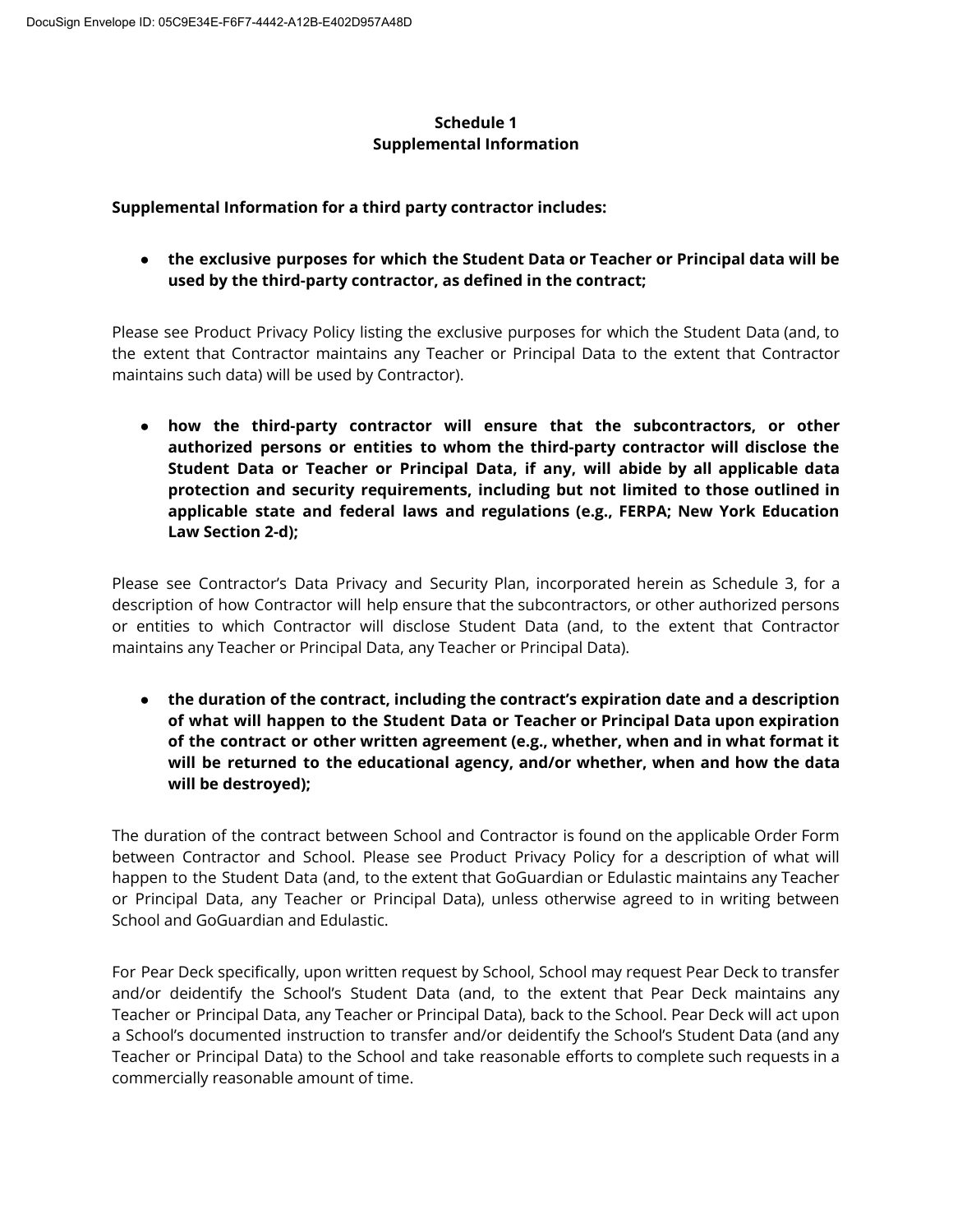## **● if and how a parent, student, eligible student, teacher or principal may challenge the accuracy of the Student Data or Teacher or Principal Data that is collected;**

Please see Product Privacy Policy listing for how a student may challenge the accuracy of Student Data (and, to the extent that GoGuardian or Edulastic maintains any Teacher or Principal Data to the extent that GoGuardian or Edulastic maintains such data how a teacher or principal may challenge the accuracy of Teacher or Principal Data).

For Pear Deck specifically, a student may challenge the accuracy of Student Data (and, to the extent that Edulastic maintains any Teacher or Principal Data to the extent that Edulastic maintains such data how a teacher or principal may challenge the accuracy of Teacher or Principal Data) by contacting his/her teacher or school administrator, as applicable, at the School who may, in turn, determine how to proceed with the request and make any resulting changes within the Edulastic Services.

- **● where the Student Data or Teacher or Principal Data will be stored, described in such a manner as to protect data security, and the security protections taken to ensure such data will be protected and data security and privacy risks mitigated; and**
	- Student Data (and, to the extent that Contractor maintains any Teacher or Principal Data, any Teacher or Principal Data) will be stored in industry-leading databases.
- **● address how the data will be protected using Encryption while in motion and at rest.**
	- Student Data (and, to the extent that Contractor maintains any Teacher or Principal Data, any Teacher or Principal Data) will be protected using encryption in motion via SSL and at rest.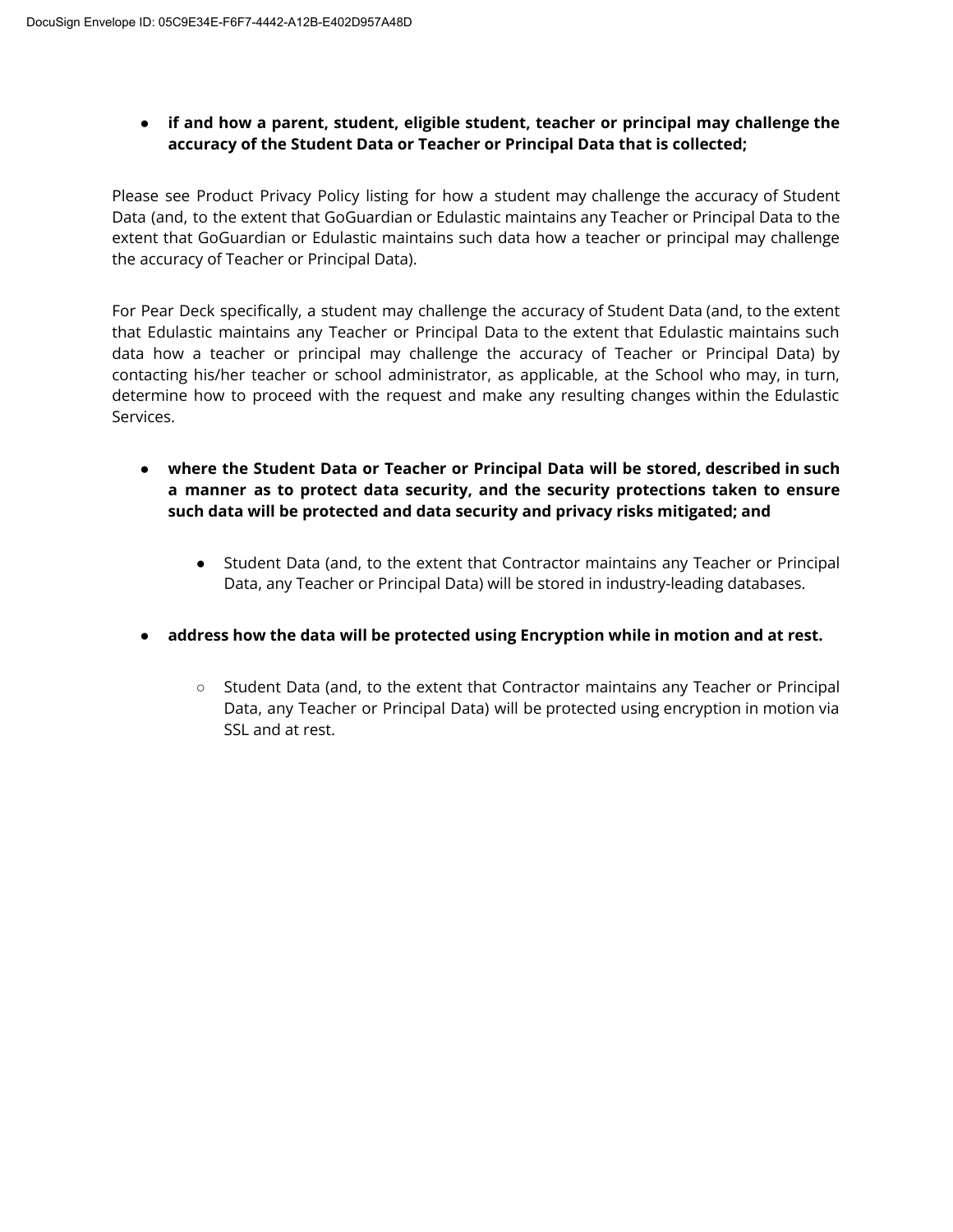# **Schedule 2 Bill of Rights**

[*School to insert its Parent Bill of Rights*]